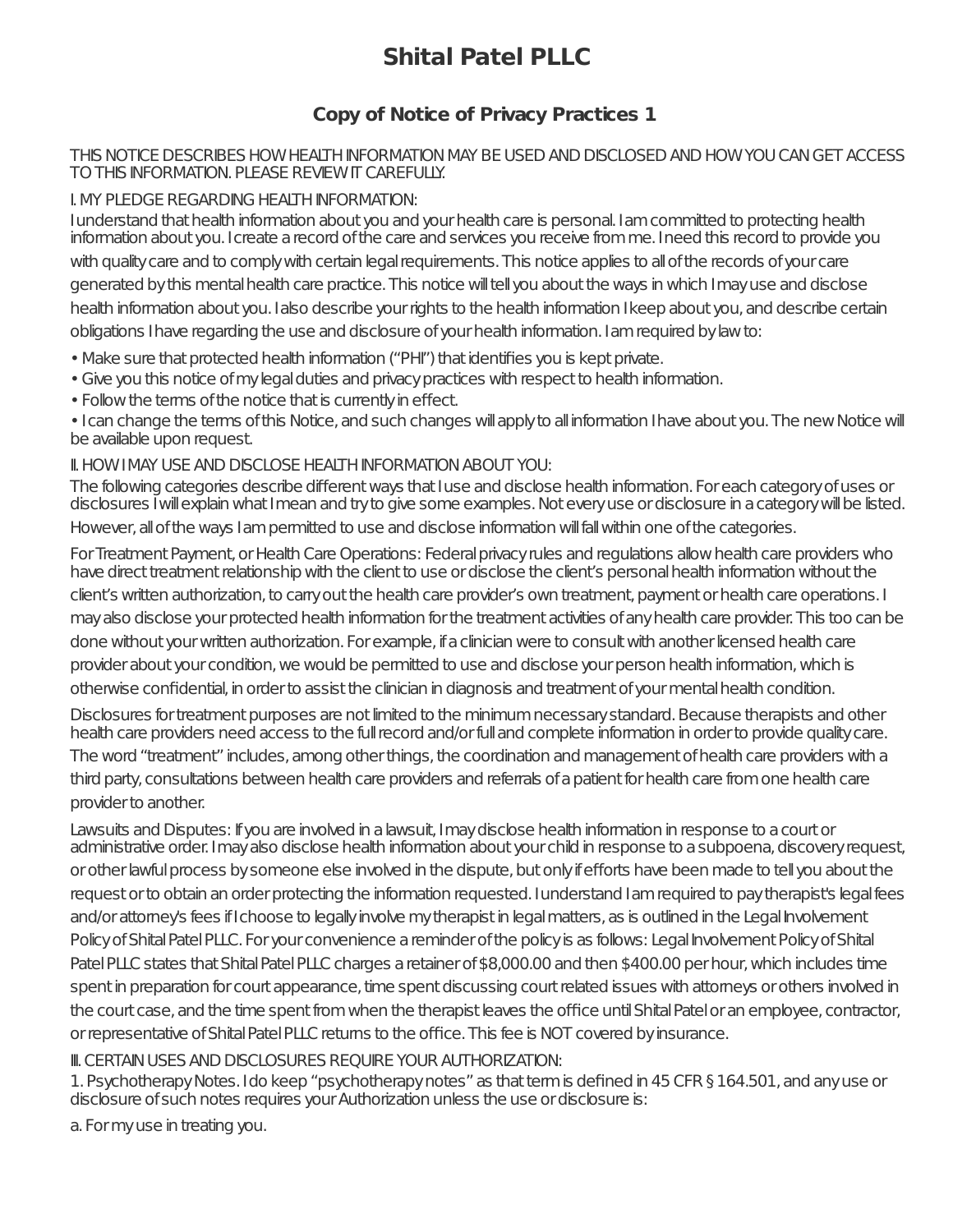b. For my use in training or supervising mental health practitioners to help them improve their skills in group, joint, family, or individual counseling or therapy.

c. For my use in defending myself in legal proceedings instituted by you.

d. For use by the Secretary of Health and Human Services to investigate my compliance with HIPAA.

e. Required by law and the use or disclosure is limited to the requirements of such law.

f. Required by law for certain health oversight activities pertaining to the originator of the psychotherapy notes.

g. Required by a coroner who is performing duties authorized by law.

h. Required to help avert a serious threat to the health and safety of others.

2. Marketing Purposes. As a psychotherapist, I will not use or disclose your PHI for marketing purposes.

3. Sale of PHI. As a psychotherapist, I will not sell your PHI in the regular course of my business.

M. CERTAIN USES AND DISCLOSURES DO NOT REQUIRE YOUR AUTHORIZATION. Subject to certain limitations in the law, I can use and disclose your PHI without your Authorization for the following reasons:

1. When disclosure is required by state or federal law, and the use or disclosure complies with and is limited to the relevant requirements of such law.

2. For public health activities, including reporting suspected child, elder, or dependent adult abuse, or preventing or reducing a serious threat to anyone's health or safety.

3. For health oversight activities, including audits and investigations.

4. For judicial and administrative proceedings, including responding to a court or administrative order, although my preference is to obtain an Authorization from you before doing so.

5. For law enforcement purposes, including reporting crimes occurring on my premises.

6. To coroners or medical examiners, when such individuals are performing duties authorized by law.

7. For research purposes, including studying and comparing the mental health of patients who received one form of therapy versus those who received another form of therapy for the same condition.

8. Specialized government functions, including, ensuring the proper execution of military missions; protecting the President of the United States; conducting intelligence or counter-intelligence operations; or, helping to ensure the safety

of those working within or housed in correctional institutions.

9. For workers' compensation purposes. Although my preference is to obtain an Authorization from you, I may provide your PHI in order to comply with workers' compensation laws.

10. Appointment reminders and health related benefits or services. I may use and disclose your PHI to contact you to remind you that you have an appointment with me. I may also use and disclose your PHI to tell you about treatment altematives, or other health care services or benefits that I offer.

V. CERTAIN USES AND DISCLOSURES REOUIRE YOU TO HAVE THE OPPORTUNITY TO OBIECT.

1. Disclosures to family, friends, or others. I may provide your PHI to a family member, friend, or other person that you indicate is involved in your care or the payment for your health care, unless you object in whole or in part. The opportunity to consent may be obtained retroactively in emergency situations.

VI. YOU HAVE THE FOLLOWING RIGHTS WITH RESPECT TO YOUR PHI:

1. The Right to Request Limits on Uses and Disclosures of Your PHI. You have the right to ask me not to use or disclose certain PHI for treatment, payment, or health care operations purposes. Iam not required to agree to your request, and I

may say "no" if I believe it would affect your health care.

2. The Right to Request Restrictions for Out-of-Pocket Expenses Paid for In Full. You have the right to request restrictions on disclosures of your PHI to health plans for payment or health care operations purposes if the PHI pertains solely to a health care item or a health care service that you have paid for out-of-pocket in full.

3. The Right to Choose How I Send PHI to You. You have the right to ask me to contact you in a specific way (for example, home or office phone) or to send mail to a different address, and I will agree to all reasonable requests.

4. The Right to See and Get Copies of Your PHI. Other than "psychotherapy notes," you have the right to get an electronic or paper copy of your medical record and other information that I have about you. I will provide you with a copy of your

record, or a summary of it, if you agree to receive a summary, within 30 days of receiving your written request, and I may charge a reasonable, cost based fee for doing so.